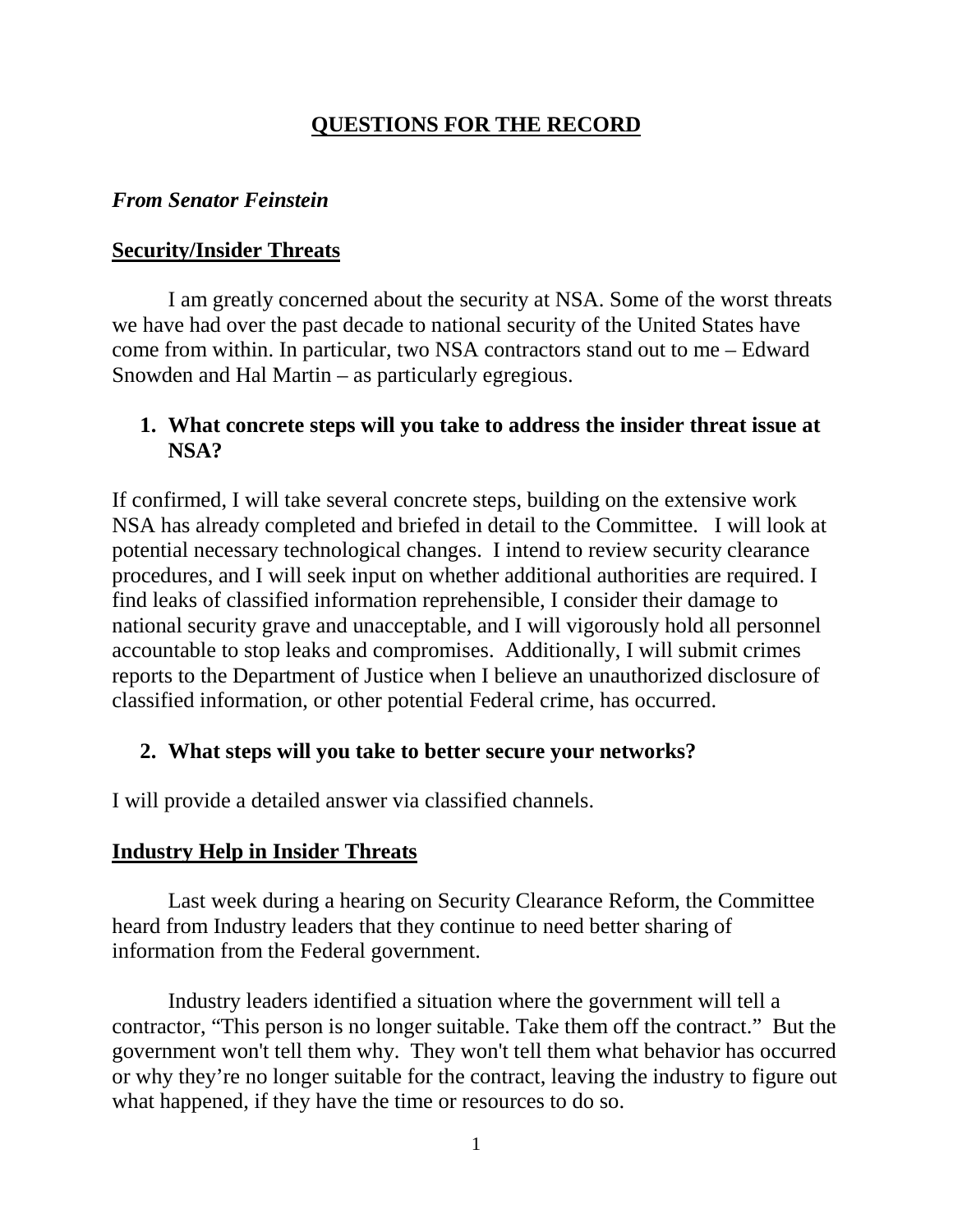### **3. What specific steps will you take to ensure these contractors with problems don't just come back on under a different contract with a different company?**

I believe that with greater sharing of information between the Federal government and the contractor base, we will be able to better ensure that contractors with problems do not just come back under a different contract with a different company. As noted below, NSA may need new authority to facilitate this sharing.

### **4. Some potential solutions might require legislation. What efforts do you believe would be helpful?**

I am told that the Federal government is not allowed to share information concerning the suitability of civilian employees with contractors, and that contractors are barred from sharing similar information with the government. This inability to share is a barrier to best security practices. This is where, if confirmed, I may need the help of the Committee in the form of new authority.

### **Use of Contractors**

I continue to be concerned about the general use of contractors in the Intelligence Community. Previously, I worked with Director Panetta and others to reduce the percentage of contractors being utilized, and I've been pleased to see the continued decrease of contractors as a percent of the overall workforce.

Government contractors are supposed to be used only if they are performing tasks that are NOT an inherent governmental function. Intelligence collection clearly is an inherently governmental function. This should not be done by outside individuals.

It is my view that Intelligence Community (IC) functions are largely inherently governmental in nature and that the IC's reliance on contractors should be further minimized.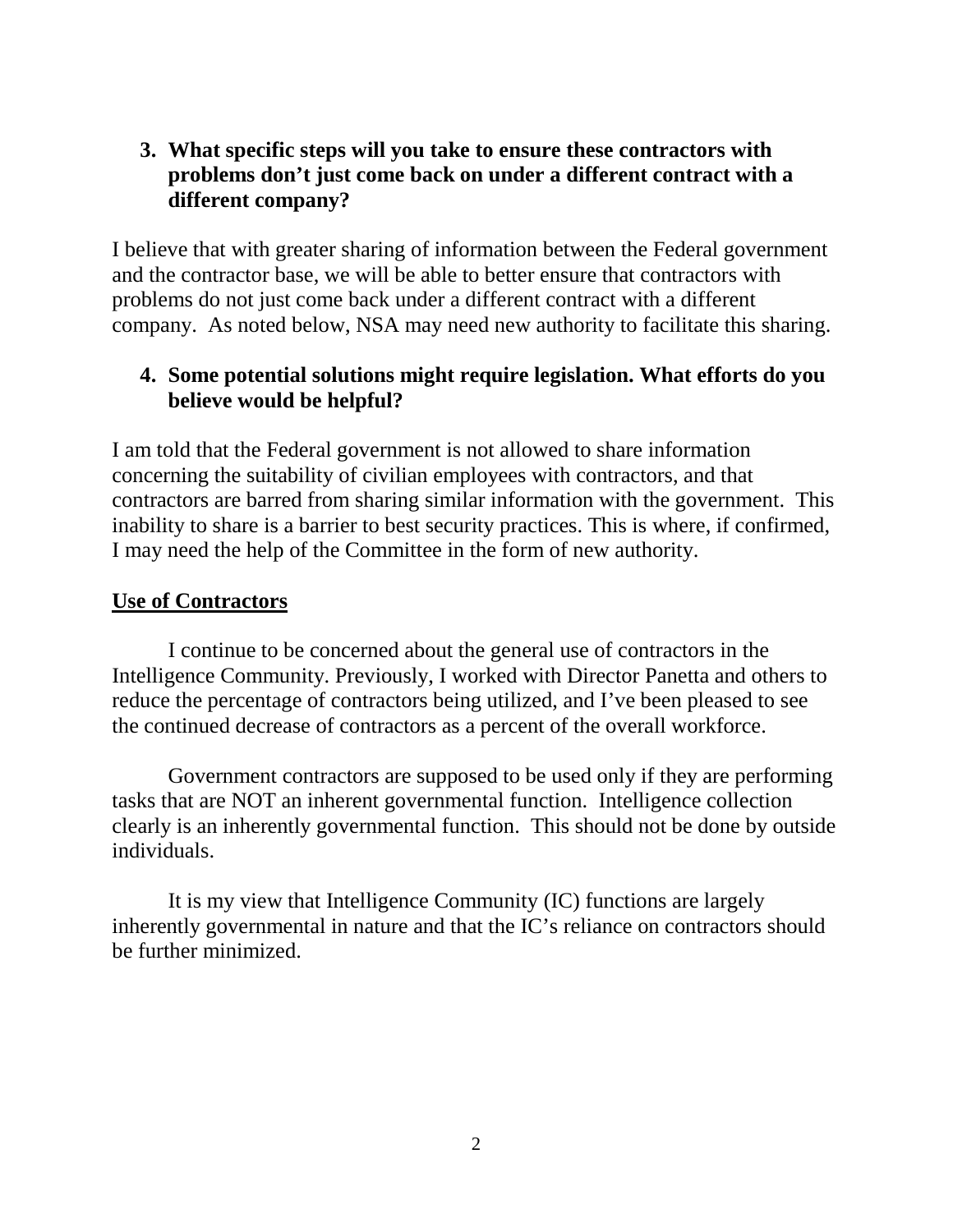# **5. Do you agree that intelligence work is clearly an "inherently governmental function"?**

I wholeheartedly agree that contractors may not perform any inherently governmental function, and the direction and control of intelligence operations is an inherently governmental function. However, intelligence work includes many activities, some of which are in support of NSA's intelligence mission but do not amount to inherently governmental functions. I believe we should regularly look at the balance between government and contractors as part of NSA's overall workforce.

# **6. What is the right balance in your opinion between contractors and government employees?**

NSA must always have qualified and experienced government personnel in key roles, and government personnel should always lead mission functions. NSA must also ensure that it has sufficient government personnel to maintain control over functions that are core to the Agency's mission and operations. If confirmed, I will seek the specifics of the current government employee-contractor mix, and attempt to achieve an ideal balance.

# 7. **Will you commit to assuring contractors are not permitted to perform inherently governmental functions?**

Absolutely.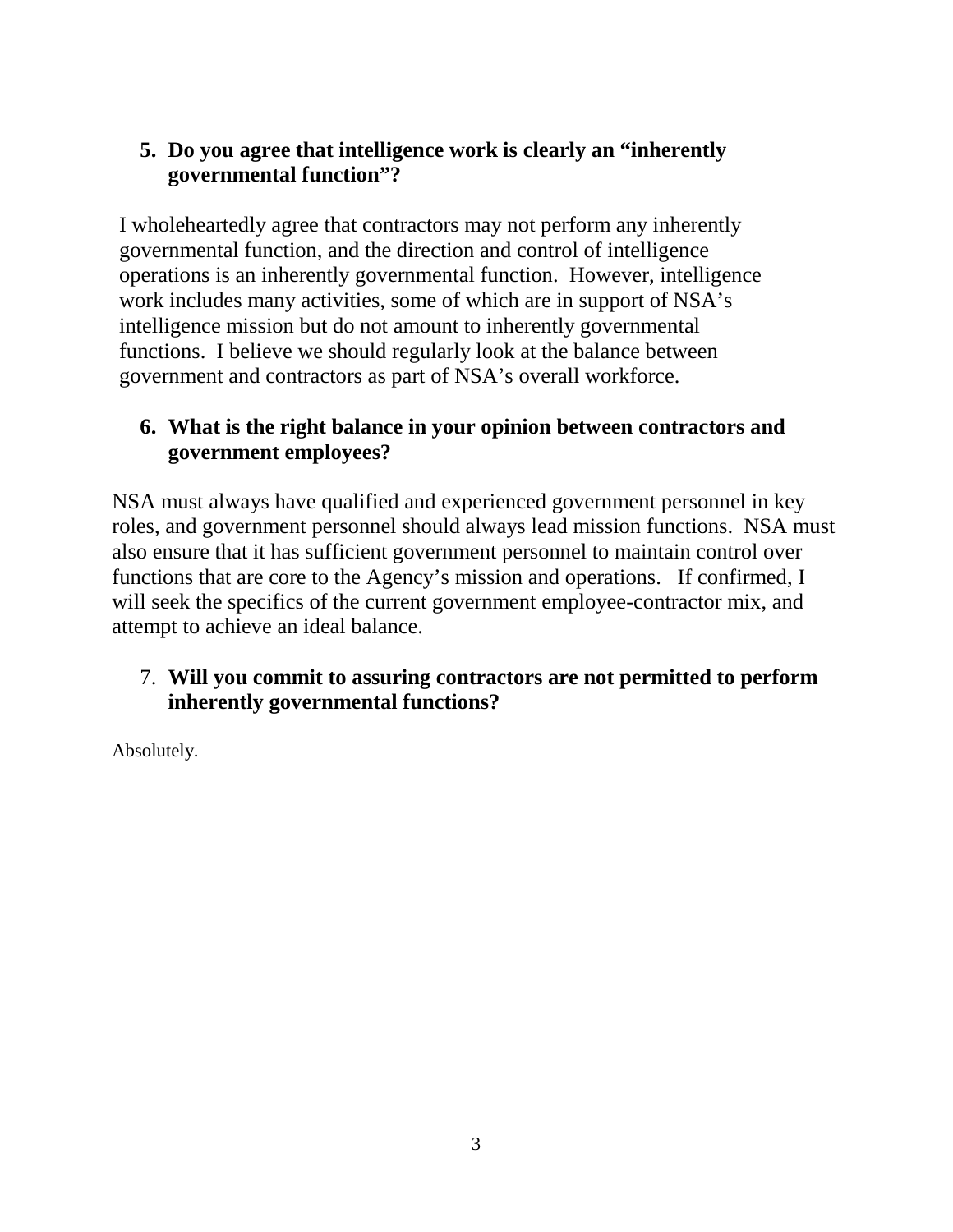### *From Senator Collins*

Lieutenant General Nakasone, in your responses to the Committee's prehearing questions regarding threats to America's election infrastructure, you stated that it would take a "whole-of-government solution," with NSA supporting the effort.

**1.** Please describe that effort in detail; how do you foresee the NSA engaging with Congress, the Department of Homeland Security, and state government officials to address these threats, particularly with regard to the upcoming the November 2018 federal elections? Will you ask Congress for new authorities if you determine they are needed to adequately protect America's election infrastructure?

Cyber defense requires a whole-of-government effort, with DHS as the Federal government lead for the critical infrastructure and key resources, including U.S. election systems. NSA plays a significant role in helping protect election infrastructure by making available to DHS, and other agencies, the cybersecurity information NSA acquires in the course of its signals intelligence (SIGINT) and cybersecurity missions. Consistent with its mission, DHS can use this information, as well as information obtained from other sources, to assist state governments in their efforts to address threats to election infrastructure.

If confirmed, I will look to ensure that NSA is making full use of appropriate authorities and is thoroughly and effectively integrated with its partners to make available to DHS cyber threat information critical to protecting our elections. I will keep this Committee informed of those threats and of NSA's efforts to assist these entities. As with all of NSA's activities, if I learn that NSA has insufficient statutory authority to conduct its missions I will share my findings with the Committee.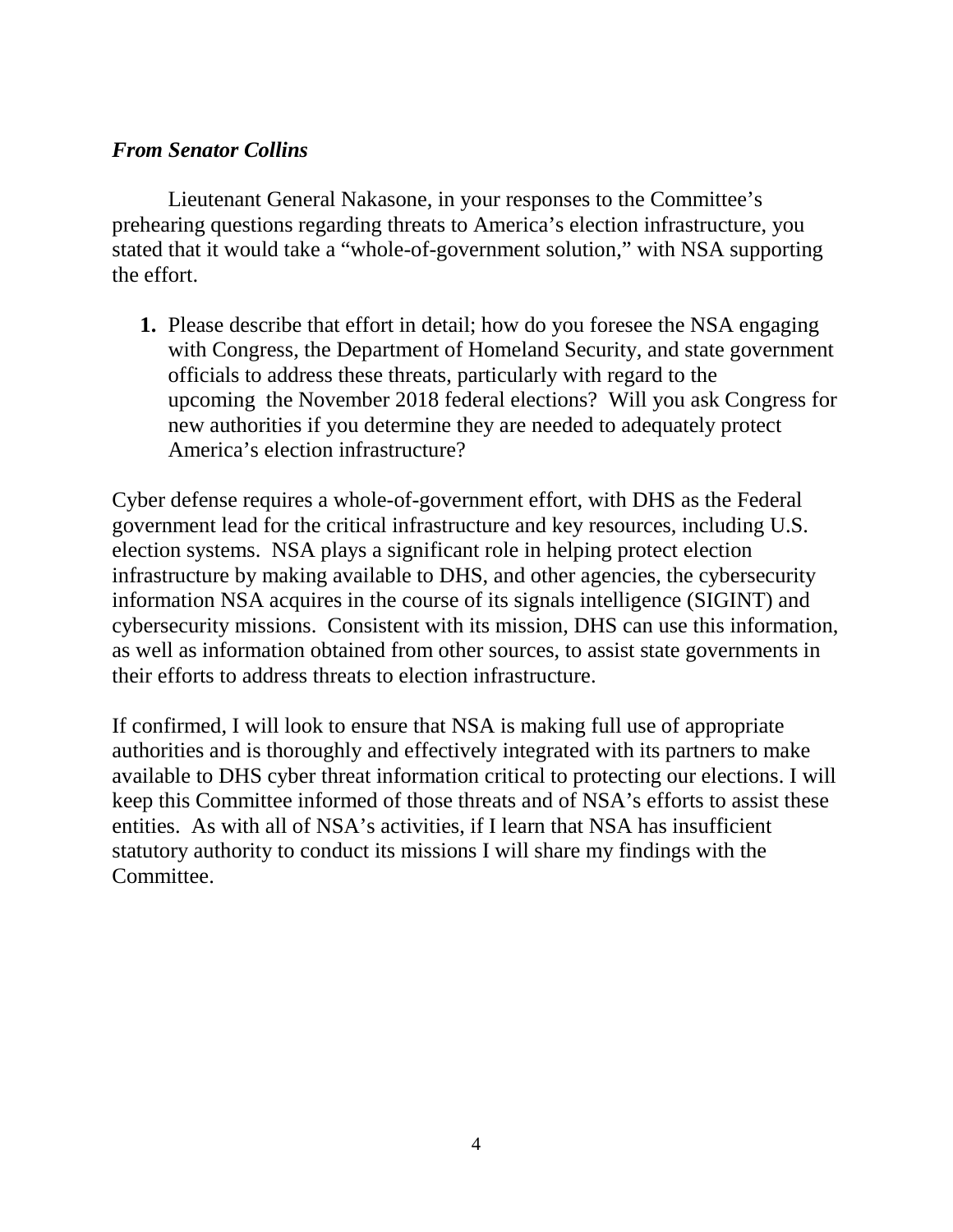Protection of America's critical infrastructure necessitates rapid and fulsome sharing of cyber threat indicators between the public and private sector actors.

**2.** If confirmed, what steps would you take to ensure that the NSA is doing everything possible to facilitate the efficient and effective sharing of cyber threat indicators, both within and external to the Intelligence Community, where U.S. critical infrastructure is at risk?

The passage of the Cyber Information Sharing Act of 2015 was an important first step that promotes sharing of cyber threat indicators both within the government and bi-directionally with the private sector. With the vast majority of the critical infrastructure owned or operated by the private sector, increasing this exchange of threat information at "cyber speed" will make these sharing efforts even more impactful. If I am confirmed, I will evaluate the methods and processes with which NSA is sharing cyber threat indicators with DOD, the IC, and DHS's National Cybersecurity and Communications Integration Center whose mission is to create shared situational awareness of malicious cyber activity, vulnerabilities, incidents, and mitigations among the public and private sector.

In your responses to advance hearing questions from the Senate Armed Services Committee, you indicated that recruiting and retaining top talent will be among your priorities as Director of the National Security Agency. Leaders from across the Intelligence Community have described the commercial sector as an increasingly acute source of competition for the technical expertise and aptitude upon which NSA's success is predicated.

**3.** What policies do you intend to propose to make NSA more attractive as an employer, particularly for technical experts who are in high demand in the private sector?

I believe the solution to this issue is twofold. First and most importantly, I will emphasize the attraction of NSA's unique and important mission to both the current and prospective workforce. For current employees, that means ensuring they can be proud of and feel invested in the work they are doing. For future employees, it means emphasizing the unique opportunities and technologies NSA allows its people to engage and implement in defense of the Nation. Second, I intend to work with this Committee to ensure that previous efforts to increase pay for certain high-attrition STEM roles are reinforced. While in my experience the mission is the most important reason people work for NSA, it is important to narrow the difference in pay between the public and private sector.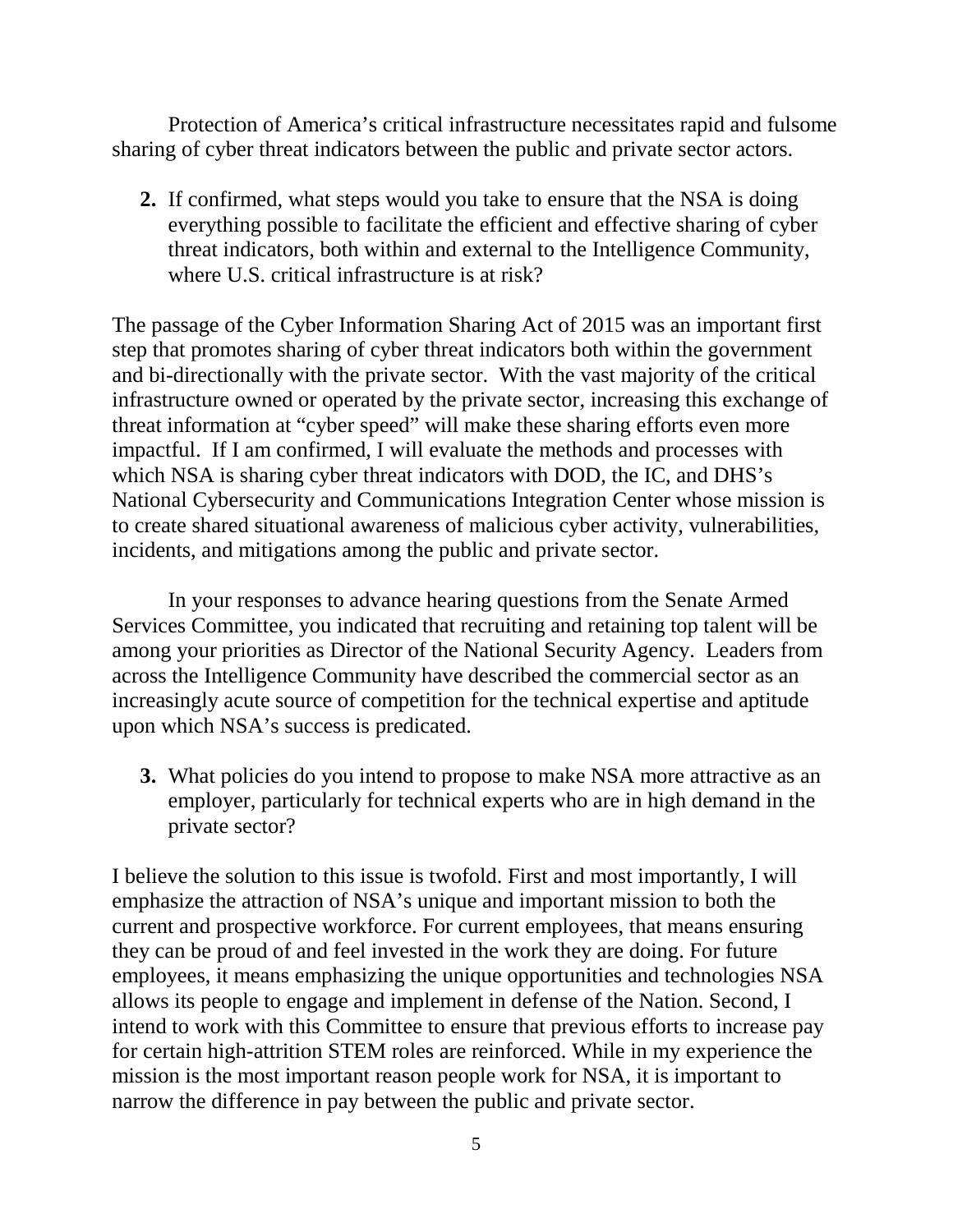NSA is often in direct competition with other government agencies and the private sector for highly qualified cybersecurity professionals. While the private sector can offer higher compensation initiatives, NSA offers entirely unique missions along with a sense of serving the Nation and a greater purpose. There are other critical elements to retaining our STEM workforce. They must have a rewarding career progression and meaningful challenges to stay engaged. I believe in the need to offer specialized, sometimes costly, training opportunities to tie our workforce to retention commitments.

### *From Senator Wyden*

# **U.S. person queries of EO 12333 collection**

**1.** Under what circumstances, if any, is NSA prohibited from conducting a warrantless U.S. person query of communications collected under EO 12333? If the query is conducted without a warrant, what process is required?

I understand that the Attorney General-approved procedures that govern NSA's collection, processing, and dissemination of SIGINT pursuant to EO 12333 impose significant restrictions on queries that are intended to retrieve the contents of communications to, from, or about US persons. Absent consent of the US person or certain emergency situations, my understanding is that such queries normally must be approved by the Attorney General on a case-by-case basis after a finding of probable cause. Metadata queries follow a different process and procedural requirements. In either event, however, all such queries must be undertaken for a foreign intelligence purpose. Redacted versions of NSA's Attorney Generalapproved procedures are publicly available.

# **PPD-28**

**2.** The NSA's January 12, 2015, PPD-28 Section 4 procedures are publicly available. Will you ensure that the NSA continues to post these procedures as well as any modifications, superseding policies and procedures, or significant interpretations?

Yes. According to Section 4(b) of PPD-28, updated or newly issued policies and procedures shall be publicly released to the maximum extent possible, consistent with classification requirements.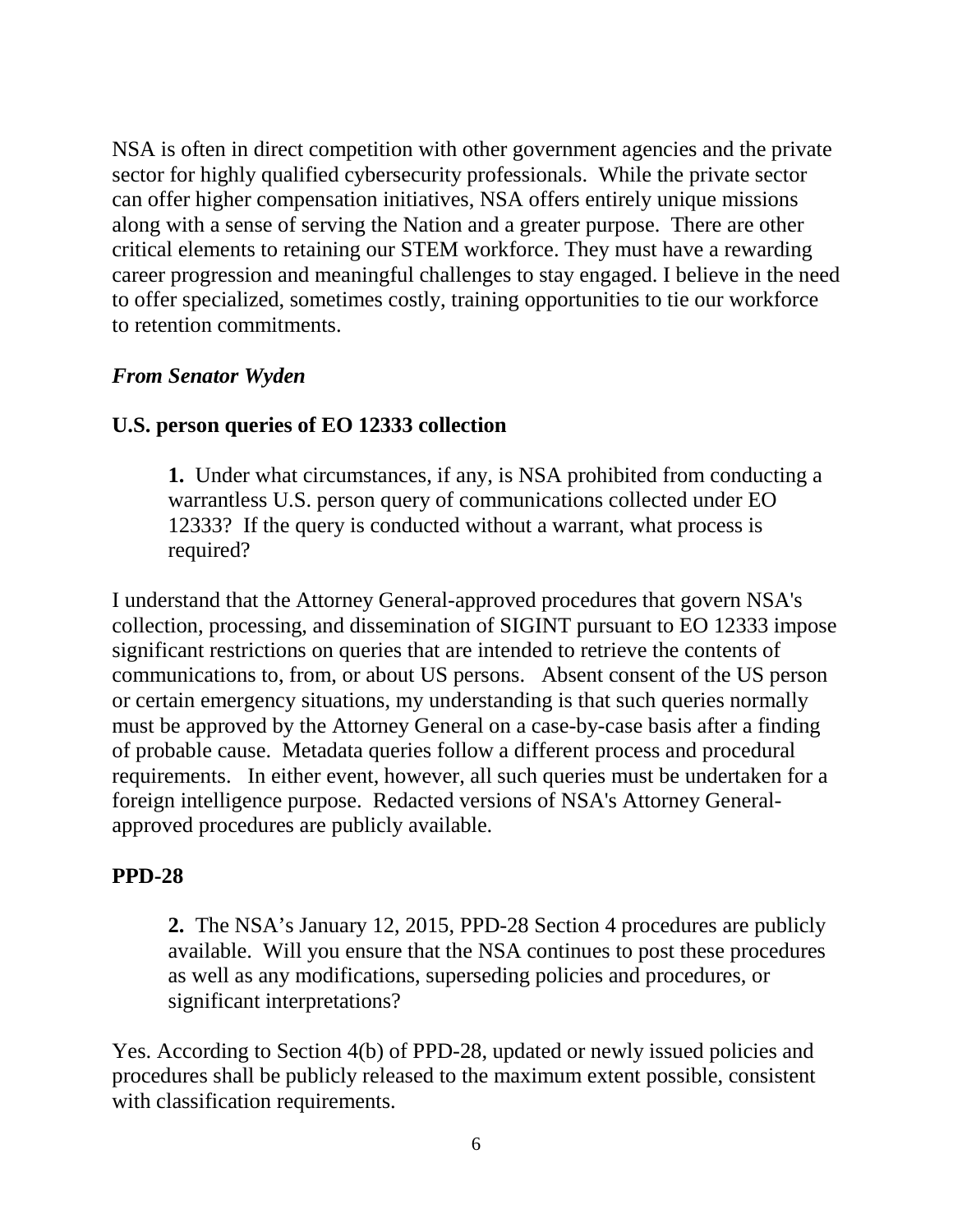### **Section 702 of FISA**

**3.** Will you undertake a renewed review of the feasibility of estimating the number of communications of Americans or persons inside the United States collected under Section 702 of FISA? Will you commit to working with Congress and outside groups on this issue?

I recognize the importance of this issue. I'm also aware that a significant effort was undertaken recently by NSA to do this. Ultimately, the DNI determined it was not feasible. I understand that NSA and ODNI have shared with this Committee why it is not feasible. If confirmed, I will want to better understand what efforts were explored and why answering this question was determined not feasible to ensure I can better work with Congress on this issue.

### **Whistleblowers**

**4.** Please describe your commitment to ensuring that NSA personnel and contractor whistleblowers are encouraged, that there will be no reprisals, and that there will be full and timely cooperation with all investigations.

I believe whistleblowing to appropriate entities is an important mechanism for accountability and ultimately strengthens the Agency and the Intelligence Community. If confirmed, I will not tolerate reprisals against those who make protected whistleblower disclosures through appropriate channels and will ensure that the NSA cooperates with all investigations, whether by this committee or the Inspector General.

#### **False statements**

**5.** If you or one of your subordinates were to say something that was factually inaccurate in public, would you correct the public record?

Yes. If I or one of my subordinates makes a materially inaccurate statement in public, I pledge it will be corrected or clarified in public.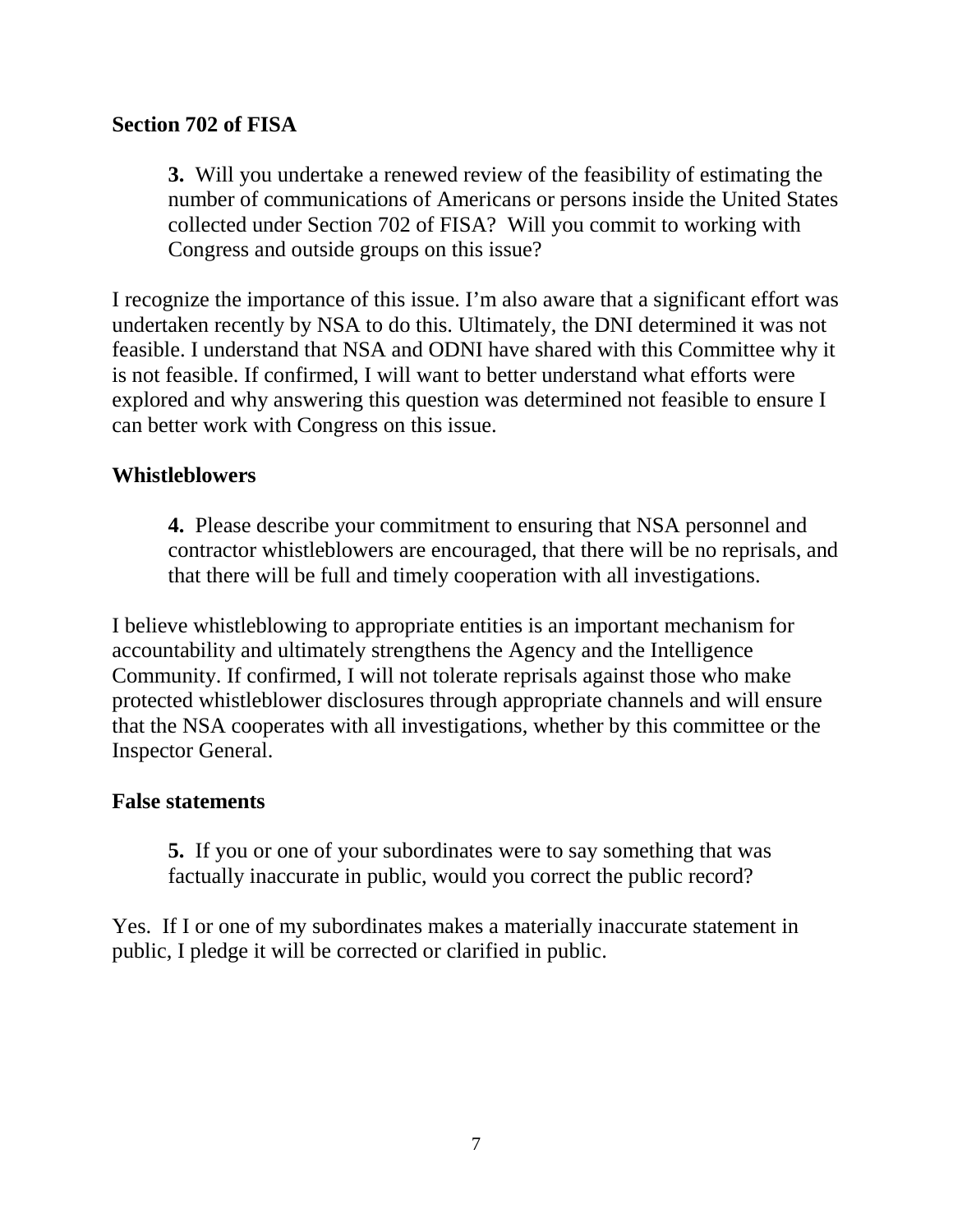#### **Protecting the personal devices and accounts of senior government officials**

**6.** On October 27, 2017, I wrote to Admiral Rogers and then-Acting Secretary of Homeland Security Duke, asking them to take swift action to protect the personal devices and online accounts of senior government officials from targeted cyber-attacks by foreign governments. I have yet to hear back from NSA or DHS about this topic.

- **a.** Do you agree that the personal devices and online accounts of senior U.S. government officials are potentially high-value cyber targets for foreign adversaries?
- **b.** Do you believe that the successful compromise of a senior U.S. government official's personal device or online account can threaten U.S. national security?
- **c.** If confirmed, what, if anything, will you do to protect the personal devices and accounts of senior government officials from cyberattacks by foreign adversaries?

NSA has a long and successful history securing National Security Systems (NSS). They regularly collaborate with and support technical experts at the Department of Homeland Security (DHS) on cybersecurity issues. If personal devices and accounts, including those of senior government officials, contain work-related information, such devices and accounts would likely be of interest to our foreign adversaries. Successful compromise of such devices and accounts could potentially yield information of intelligence value to our adversaries. If confirmed, I will direct NSA's cybersecurity leadership to continue their cooperation with DHS and determine the authorities and processes under which NSA and DHS could assist senior government officials with personal cybersecurity best practices.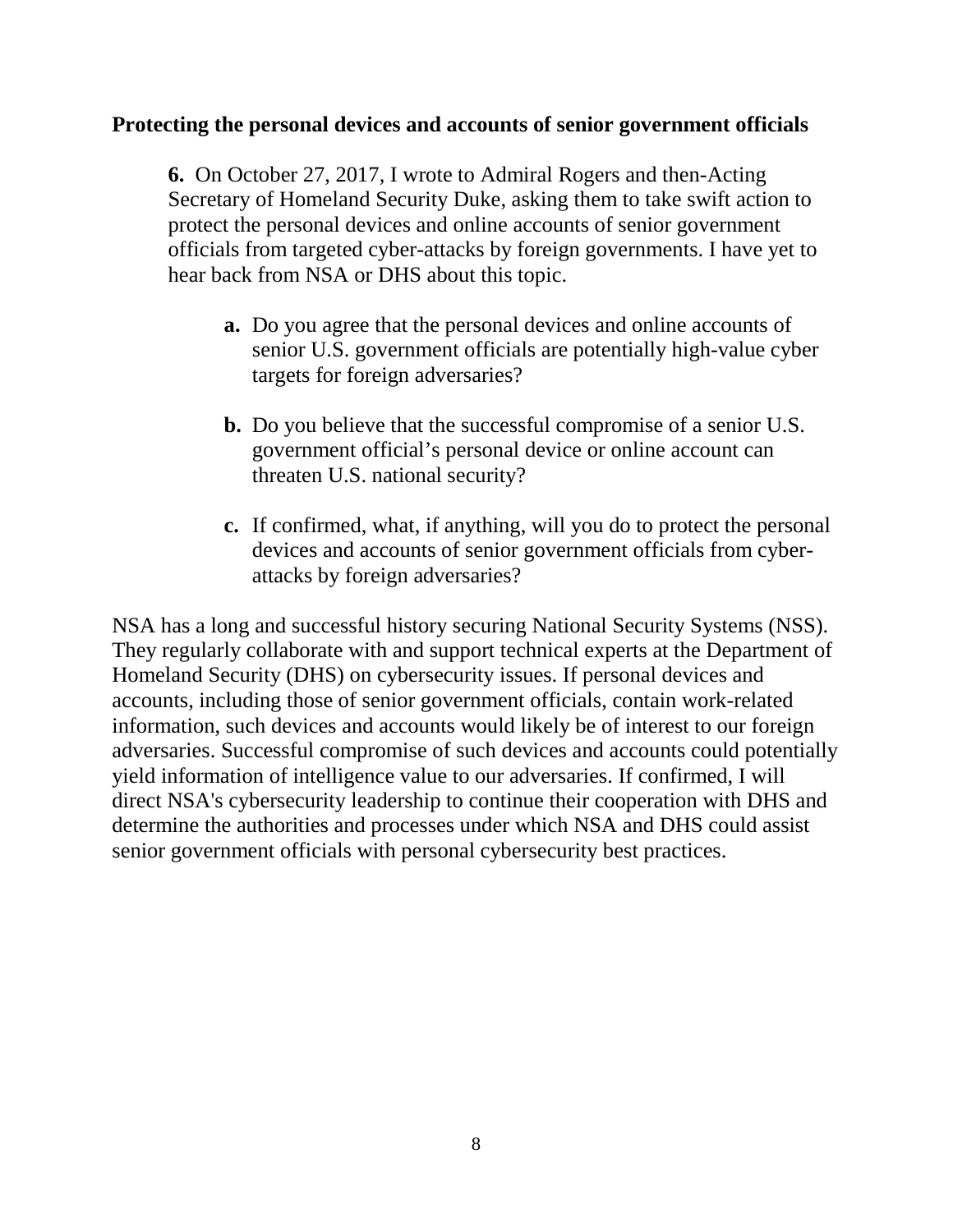### **Relations with the FISA Court**

**7.** The declassified version of the April 26, 2017, Memorandum and Opinion and Order of the FISA Court (p. 19) states: "At the October 26, 2016 hearing, the Court ascribed the government's failure to disclose those IG and OCO reviews at the October 4, 2016 hearing to an institutional 'lack of candor' on NSA's part and emphasized that 'this is a very serious Fourth Amendment issue."

- **a.** What do you believe should be done to ensure that NSA provides to the Court complete, accurate and timely information?
- **b.** What accountability should apply to NSA personnel who fail to provide this information?

It is paramount that the Foreign Intelligence Surveillance Court have a complete and accurate understanding of the matters over which it has jurisdiction, and that information is made available to the Court in a timely manner. Accordingly, if confirmed, I will ensure there are rigorous processes and procedures in place to meet these commitments. Moreover, I can assure you that I will hold NSA personnel fully accountable for their failure to adhere to these processes and procedures.

### **Information from foreign partners**

**8.** What limitations do you believe should apply to the receipt, use or dissemination of communications of U.S. persons collected by a foreign partner? How should those limitations address instances in which the foreign partner specifically targeted U.S. persons or instances in which the foreign partner has collected bulk communications known to include those of U.S. persons?

When NSA obtains U.S. person information from a foreign partner, the Agency must handle it in accordance with U.S. law and applicable procedures, including Attorney General-approved procedures governing the conduct of DoD intelligence activities. In addition, no element of the IC may participate in or request any person, including a foreign partner, to undertake activities the element is itself forbidden to undertake.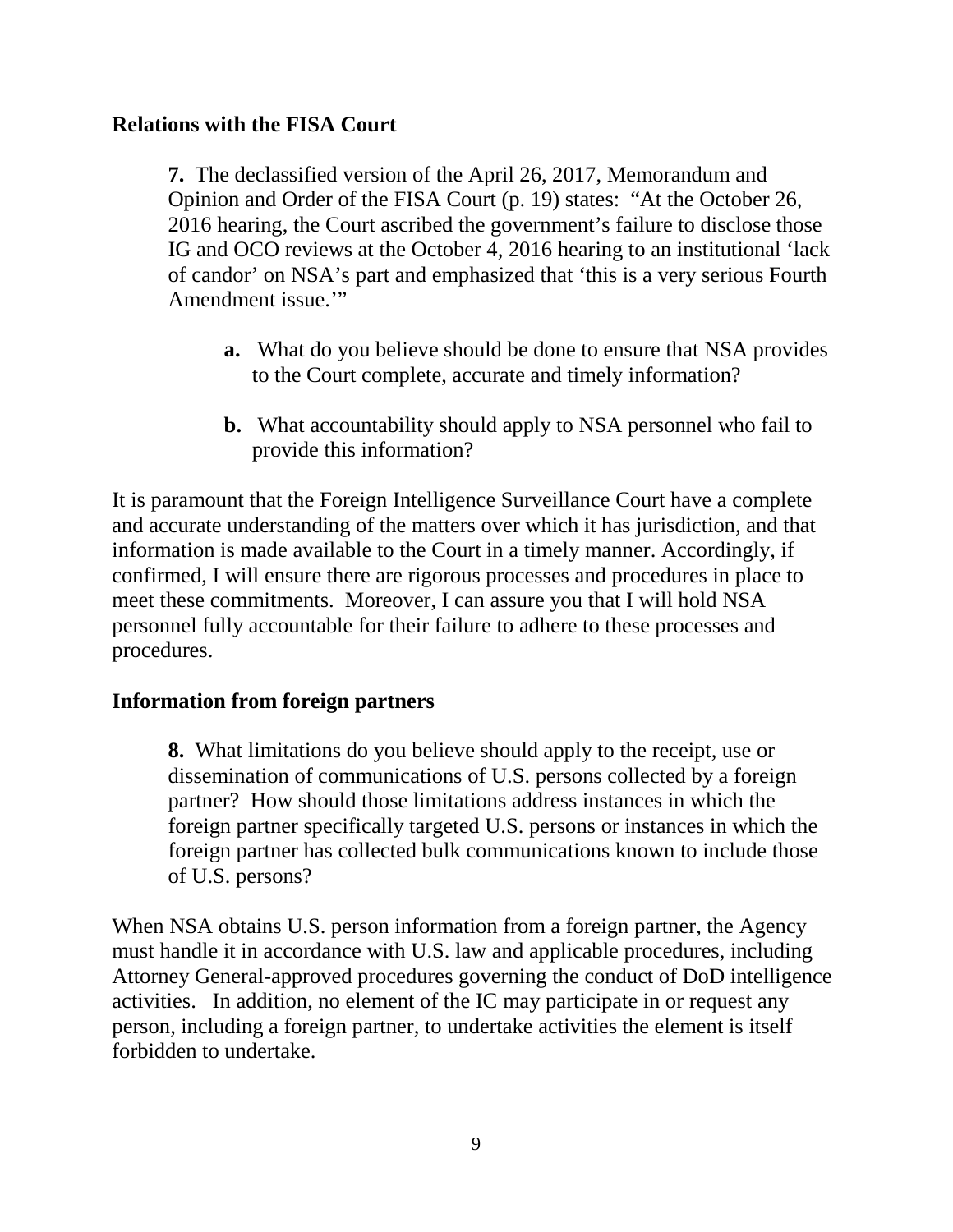### **Impact of foreign governments using commercial, off the shelf malware**

**9.** In his testimony at the March, 2013 Worldwide Threat Assessment of the U.S. Intelligence Community hearing before the Senate Select Committee on Intelligence, then-Director of National Intelligence Clapper described the threat posed by the global market for cyber intrusion software:

In addition, a handful of commercial companies sell computer intrusion kits on the open market. These hardware and software packages can give governments and cybercriminals the capability to steal, manipulate, or delete information on targeted systems. Even more companies develop and sell professional-quality technologies to support cyber operations—often branding these tools as lawful-intercept or defensive security research products. *Foreign governments already use some of these tools to target US systems.* (Emphasis added.)

How significant is the threat posed by foreign governments using lawfulinterception software against targets in the U.S., including individuals, businesses, and U.S. government agencies? If confirmed, what will you do to ensure that hostile foreign governments and non-state actors are not able to acquire U.S. made lawful-interception software, or use that technology against U.S. targets?

I certainly recognize the significance of this threat and the dangers it poses. Accordingly, if confirmed, I will work to ensure that NSA provides foreign cyber threat insights such as these to the FBI and other law enforcement agencies, supporting their efforts to prevent the use of software to commit cyber crimes against Americans.

### **Offensive cyber operations**

**10.** What responsibility does the U.S. government have if a U.S. offensive cyber operation inadvertently affects the computers of U.S. persons or corporations?

It is critically important that our government is doing everything possible to ensure that our effects are limited to the intended targets. In any given case, my response would depend on the particular facts and circumstances of the operation.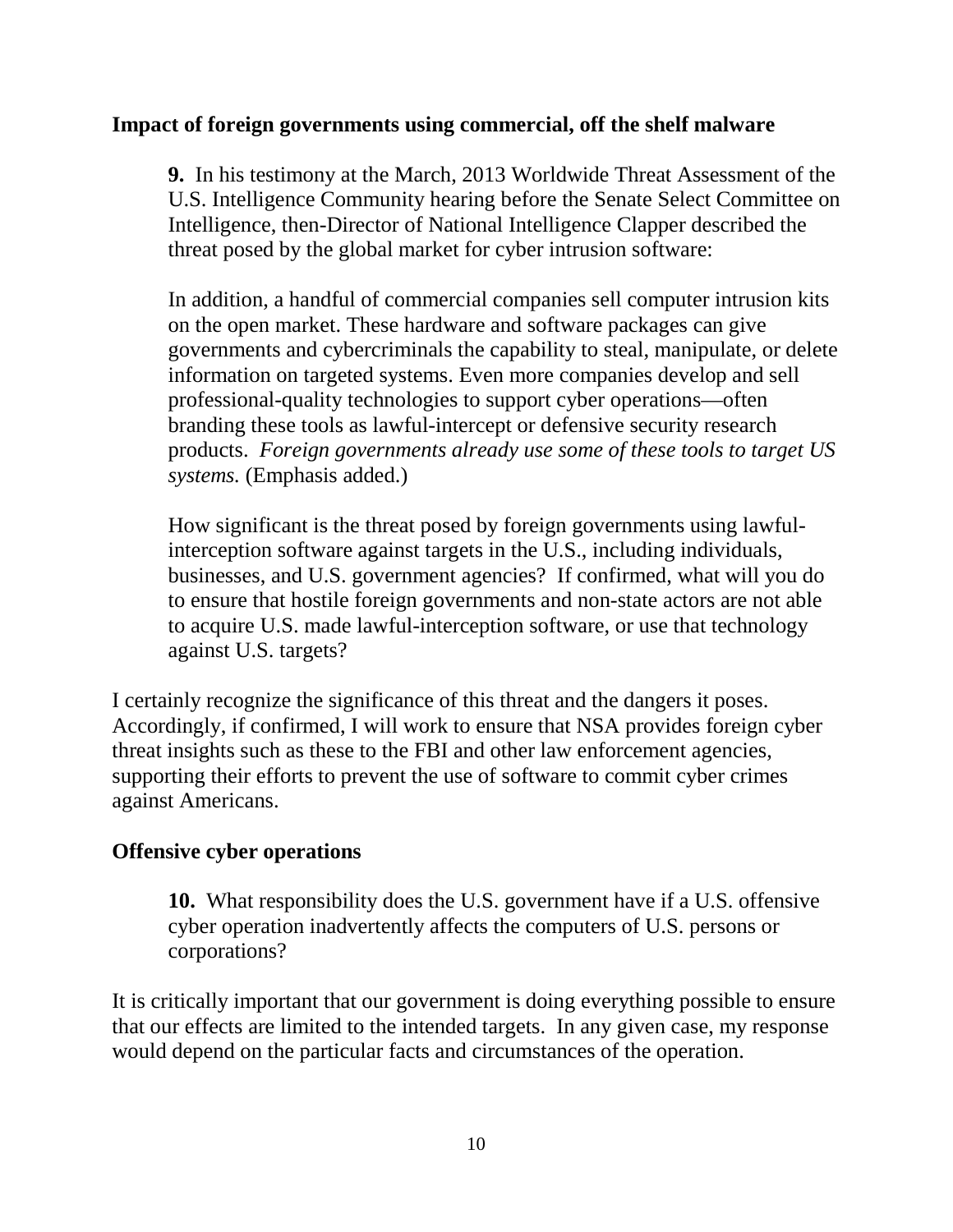### *From Senator King*

**1.** The Privacy and Civil Liberties Oversight Board (PCLOB) was established by the 9/11 Commission Act of 2007. Its mission is to ensure that the federal government's counterterrorism efforts are balanced with the need to protect privacy and civil liberties. What are your views on the value of the PCLOB?

Oversight of NSA and the entire Intelligence Community (IC) is paramount to ensure, among other things, that intelligence activities are conducted in a manner that protects privacy and civil liberties. The current structure of oversight includes multiple entities across all three branches of government. I believe PCLOB, with its specific mission to oversee the government's adherence to the protection of civil liberties in efforts to prevent terrorism, is a valuable oversight capability. In addition, their July 2014 report on Section 702 of the Foreign Intelligence Surveillance Act illustrates how they can play an important role in promoting transparency, which serves to enhance the public understanding of intelligence activities, while continuing to protect the IC's valuable sources and methods.

**2.** After CYBERCOM is elevated to unified command status, when do you believe it will be appropriate to end the dual hat relationship between CYBERCOM and NSA? Is this something that should be done immediately? Or, in contrast, should it be done gradually over several years and pursuant to meeting key milestones?

I believe it will be appropriate to end the dual hat when it is clear that it is in the Nation's best interest to do so. That requires that DoD has completed its assessment, has concluded that separation is feasible and desirable, has made the certifications to Congress required by the 2017 NDAA, and has put in place the processes and procedures necessary to ensure that each organization can succeed in its assigned missions while continuing to benefit from close collaboration and support. A decision to terminate the dual-hat status should only be the result of a deliberate process with clear milestones. I project that some measures associated with separation might be immediately implementable while others may need to be accomplished gradually over time. If confirmed, my intent is to look closely at this and provide an assessment to both the Secretary of Defense and the Chairman of the Joint Chiefs of Staff within the first 90 days of my tenure.